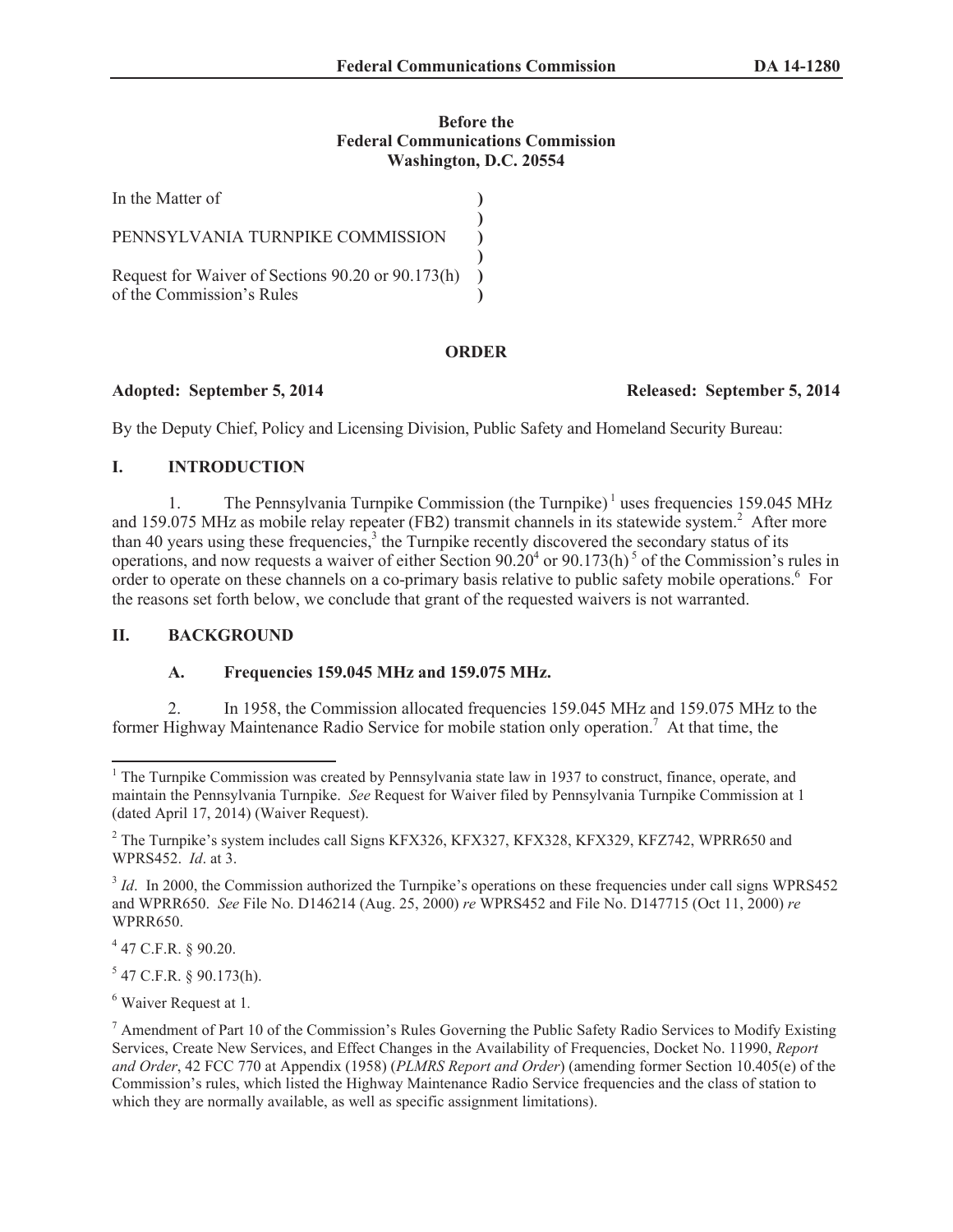Commission also established that frequencies available for assignment to mobile-only stations may also be authorized for use by base stations provided that applications are coordinated with affected licensees in the area and subject to the condition that no harmful interference is caused to any mobile station using the particular frequency.<sup>8</sup>

3. In the mid-1990's, as part of the *Refarming* proceeding, the Commission consolidated the six former Public Safety Radio Services (*i.e.* Emergency Medical, Fire, Forestry Conservation, Highway Maintenance, Police, and Local Government) and the former Special Emergency Radio Service into one Public Safety Pool from which any eligible could apply for any public safety frequency.<sup>9</sup> Currently, Sections 90.20 and 90.173(h) of the Commission's rules establish that frequencies 159.045 MHz and 159.075 MHz are available to any eligible public safety user either for (1) primary mobile station operations or (2) secondary base station operations.<sup>10</sup> Section 90.7 of the Commission's rules provides that "[s]econdary operations may not cause interference to operations authorized on a primary basis and they are not protected from interference from primary operations."<sup>11</sup>

### **B. Modification Applications.**

4. On January 14, 2014, the Turnpike filed seven modification applications, and a request for waiver of Section 90.20 of the Commission's rules, to modify its FB2 operations on frequencies 159.045 MHz and 159.075 MHz from secondary to primary status.<sup>12</sup> The Public Safety and Homeland Security Bureau's (PSHSB) licensing staff dismissed four of the modification applications for lack of frequency coordination<sup>13</sup> and dismissed the remaining three applications for failure to respond to staff requests for additional information.<sup>14</sup>

### **C. Waiver Request.**

5. On April 17, 2014, the Turnpike again filed a request for waiver of Section 90.20.<sup>15</sup> Alternatively, the Turnpike stated in a footnote, "this can be viewed as a request to waive the limitation in Section 90.173(h) that base stations on mobile channels are considered secondary.<sup>16</sup>

6. In its waiver request, the Turnpike states that it operates a statewide VHF 2-way voice

<sup>9</sup> Replacement of Part 90 by Part 88 to Revise the Private Land Mobile Radio Services and Modify the Policies Governing Them and Examination of Exclusivity and Frequency Assignments Policies of the Private Land Mobile Services, *Second Report and Order*, PR Docket No. 92-235, 12 FCC Rcd 14307, 14317-18 ¶ 20, 14319-20 ¶ 23 (1997) (*Refarming Second Report and Order*).

<sup>10</sup> 47 C.F.R. §§ 90.20(d) and 90.173(h).

 $11$  47 C.F.R. § 90.7.

<sup>12</sup> Request for Waiver accompanying FCC File Nos. 0006100018 (filed Jan. 14, 2014) re KFX326; 0006100037 (filed Jan. 14, 2014) *re* KFX327; 0006100153 (filed Jan. 14, 2014) *re* KFX328; 0006100219 (filed Jan. 14, 2014) *re* KFX329; 0006100250 (filed Jan. 14, 2014) *re* KFZ742; 0006100254 (filed Jan. 14, 2014) *re* WPRR650; and 0006100255 (filed Jan. 14, 2014) *re* WPRS452.

<sup>13</sup> *See* Notice of Dismissal Nos. 5741907 (Feb. 21, 2014) *re* KFX326; 5741908 (Feb. 22, 2014) *re* KFX328; 5741909 (Feb. 22, 2014) *re* KFX329; and 5741910 (Feb. 22, 2014) *re* KFZ742.

<sup>14</sup> *See* Notice of Dismissal Nos. 5788962 (May 13, 2014) *re* KFX327; 5788963 (May 13, 2014) *re* WPRR650; and 5788961(May 13, 2014) *re* WPRS452. The Turnpike did not seek reconsideration of the application dismissals.

<sup>15</sup> Waiver Request at 1.

<sup>16</sup> *Id*. at note 2.

<sup>&</sup>lt;sup>8</sup> *Id*. (amending former Section 10.405 of the Commission's rules to add new paragraph (g) permitting base station operations on Highway Maintenance mobile only frequencies on a non-interference basis).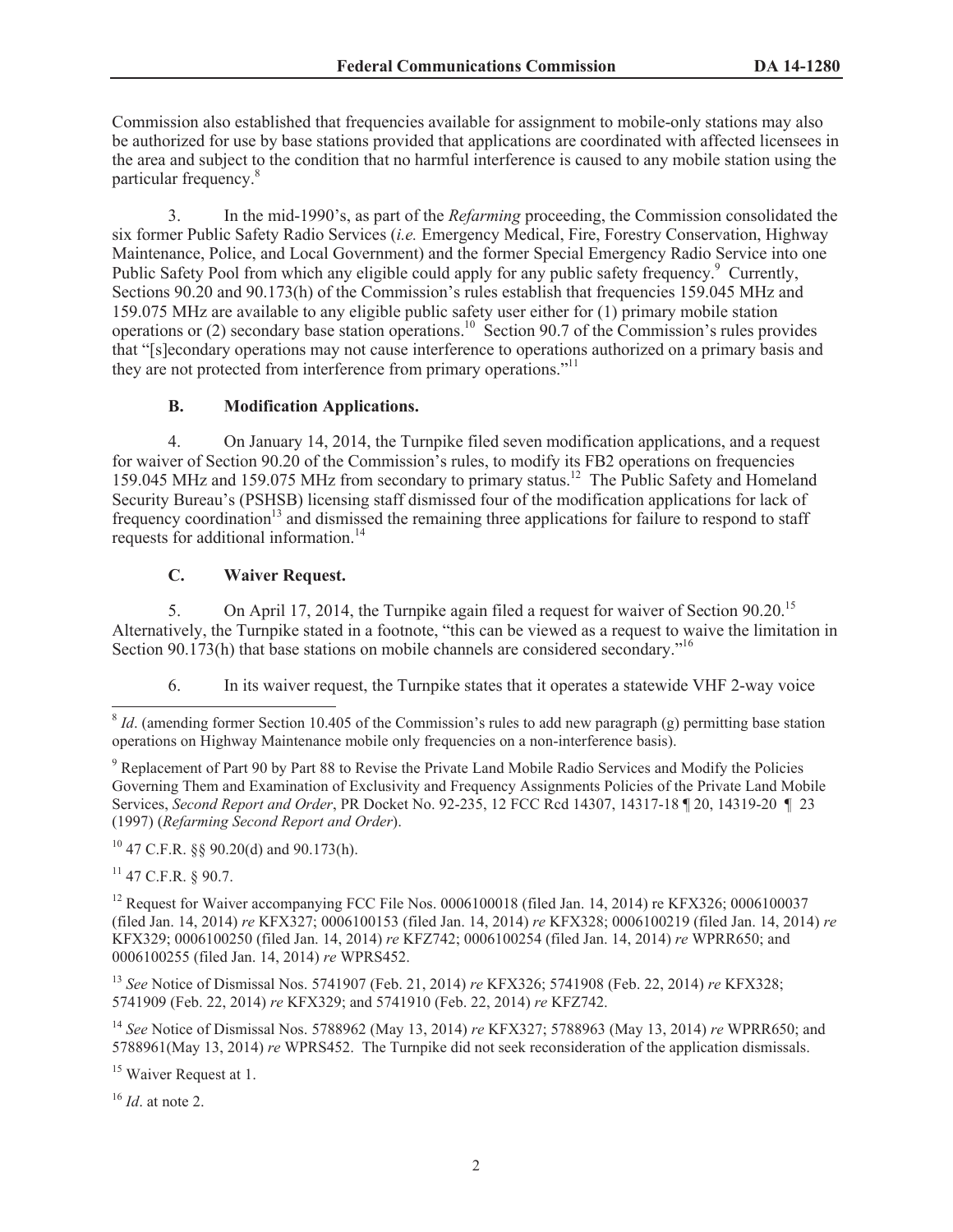communications system, which consists of 26 conventional mobile relay repeaters and 3000 mobile units supporting public safety activities including: routine highway maintenance, inclement weather highway maintenance and interoperable personnel dispatch with Pennsylvania State Police, maintenance utility workers, ambulance crews, firefighting crews and towing companies.<sup>17</sup> The Turnpike states that it uses the system to coordinate with local law enforcement, military personnel and the Pennsylvania Department of Transportation.<sup>18</sup> The Turnpike claims that its "[s]ystem is used primarily for Public Safety."<sup>19</sup> The Turnpike's system was designed to ensure that mobile units hear each other's radio traffic along with transmissions from the Traffic Operations Center located in Highspire, Pennsylvania.<sup>20</sup> Status updates are relayed via the system to the Traffic Operations Center every 15 minutes to facilitate notifications to the travelling public via various means, including dynamic message boards, highway advisory radio, local news outlets, and the Turnpike preferred traveler Emergency Notification System (ENS).<sup>2</sup>

7. The Turnpike claims that the Commission recently placed a condition on the license for two of its call signs stating that use of 159.045 MHz is on a secondary basis.<sup>22</sup> Although the Turnpike states that the remaining call signs carry no such condition, it notes that FCC staff advised the Turnpike that all repeater transmissions on 159.045 MHz and 159.075 MHz are secondary pursuant to Section  $90.173(h)$  of the rules.<sup>23</sup> The Turnpike claims that this secondary condition presents a serious concern to public safety and that the secondary designation has technically, financially and operationally placed immense challenges and impediments on the Turnpike's present and future use of its system.<sup>24</sup> The Turnpike states that it cannot rely on secondary authorization for emergency response operations, the use of which could be impaired in the event of harmful interference from another user.<sup>25</sup> The Turnpike asserts that if interference occurs it may have to discontinue operation on a moment's notice thereby harming public safety operations on those channels.<sup>26</sup>

8. The Turnpike claims that primary status would not create new interference potential for existing licensees, but would merely ensure that frequency coordinators identified the channels used by the Turnpike as primary.<sup>27</sup> The Turnpike claims that the relief requested is unique and unlikely to be used by others given the particular facts here.<sup>28</sup>

9. The Turnpike also argues that strict application of the rule would be inequitable and that the Turnpike has no reasonable alternative.<sup>29</sup> In that connection, the Turnpike states that it engaged a consultant to search the availability of VHF frequencies and that the results revealed no feasible

- <sup>18</sup> *Id*. at 2.
- <sup>19</sup> *Id*.
- <sup>20</sup> *Id*.
- $^{21}$  *Id.*
- <sup>22</sup> *Id*. at 3.
- <sup>23</sup> *Id*.
- <sup>24</sup> *Id.*
- <sup>25</sup> *Id*.
- <sup>26</sup> *Id.* at 3-4.
- <sup>27</sup> *Id*. at 4.
- <sup>28</sup> *Id*. at 4-5.
- <sup>29</sup> *Id*. at 5.

<sup>17</sup> *Id*. at 1-2.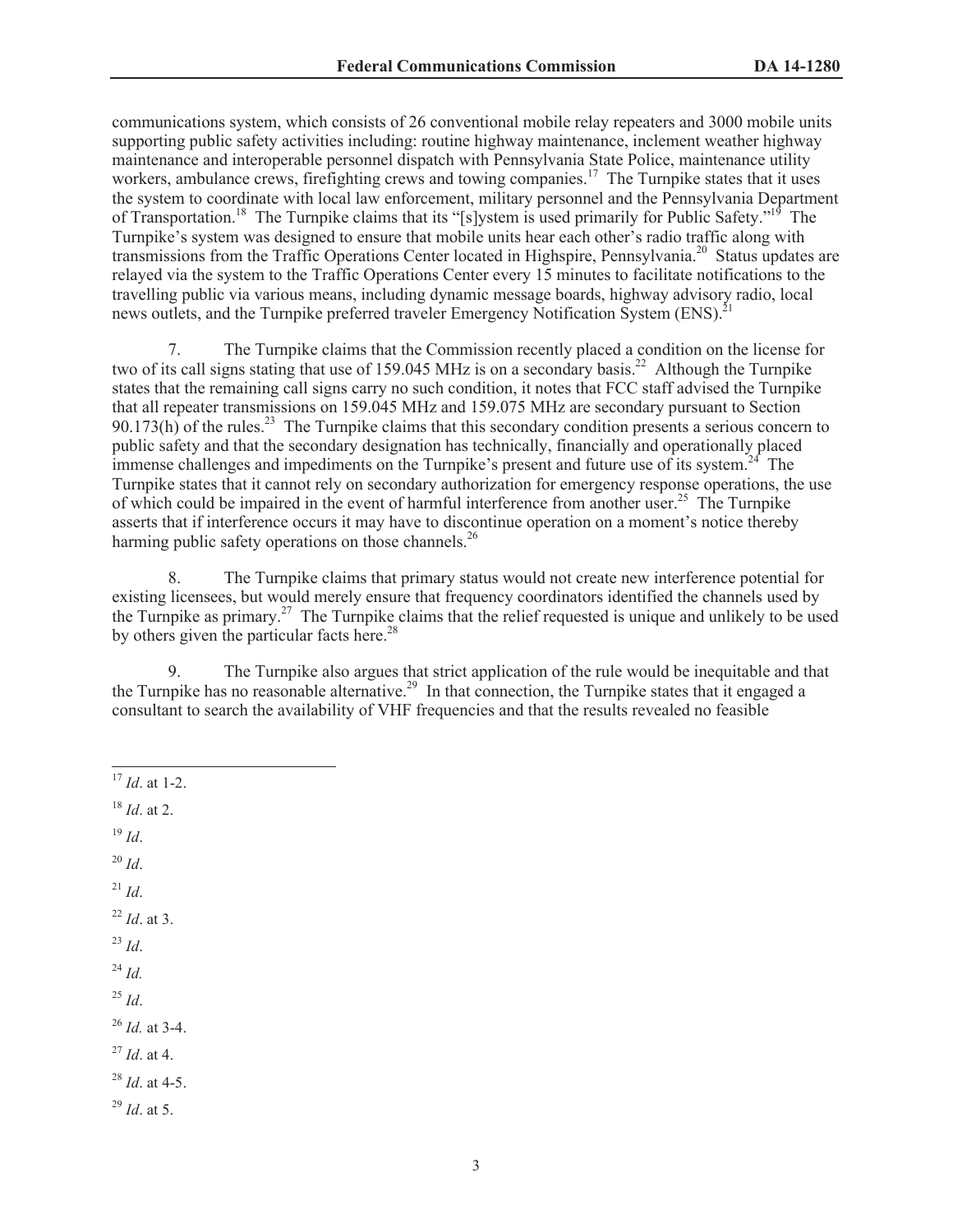replacement channels for statewide usage.<sup>30</sup>

10. The Turnpike seeks to operate its mobile relay repeaters on a co-primary basis with public safety mobile-only operations.<sup>31</sup> The Turnpike recognizes that primary status does not mean it will have exclusivity, but finds "the co-primary regime under Part 90 is vastly preferable to being forced to immediately shut the system down if problems develop."<sup>32</sup> The Turnpike thus requests primary status to allow it to work with other licensees to resolve interference, rather than being forced to shut down immediately at some point in the future if interference problems with any existing or new licensee  $develop.<sup>33</sup>$ 

11. Finally, the Turnpike claims that the significant investment and maintenance costs of the system preclude the Turnpike from migrating to 700 MHz.<sup>34</sup> Additionally, the Turnpike claims that it cannot migrate onto the Pennsylvania State Police "StarNet" system due to the Turnpike's unique coverage needs.<sup>35</sup> In sum, the Turnpike fears that "if an interference complaint is received, [the Turnpike] would be required to discontinue the use of 159.045 MHz or 159.075 MHz, which would threaten mission critical communications functions."<sup>36</sup>

### **III. DISCUSSION**

12. The stations at issue are currently authorized with secondary status. As the Turnpike recognizes, absent a waiver of Section 90.20 or 90.173(h), the subject licenses would remain secondary.

13. To obtain a waiver of the Commission's rules, a petitioner must demonstrate either that: (i) the underlying purpose of the rule(s) would not be served or would be frustrated by application to the present case, and that a grant of the waiver would be in the public interest;<sup>37</sup> or (ii) in view of unique or unusual factual circumstances of the instant case, application of the rule(s) would be inequitable, unduly burdensome, or contrary to the public interest, or the applicant has no reasonable alternative.<sup>38</sup> An applicant seeking a waiver faces a high hurdle and must plead with particularity the facts and circumstances that warrant a waiver.<sup>39</sup> Based on the record before us, we find that the Turnpike has failed to justify a waiver.

14. As a general matter, the Commission's rules specify frequencies that are available to any eligible public safety user on a shared basis.<sup>40</sup> The Public Safety Pool designates frequencies on which base and/or mobile station operations will occur in order to minimize interference and promote spectrum

 $31$  *Id.* 

<sup>32</sup> *Id*. at 5-6.

<sup>33</sup> *Id*.

<sup>34</sup> *Id*. at 6.

<sup>35</sup> *Id*.

<sup>36</sup> *Id*.

 $37$  47 C.F.R. § 1.925(b)(3)(i).

<sup>38</sup> 47 C.F.R. § 1.925(b)(3)(ii).

<sup>39</sup> *WAIT Radio v. FCC,* 413 F.2d 1153, 1157 (D.C. Cir. 1969), *aff'd,* 459 F.2d 1203 (1973), *cert. denied,* 409 U.S. 1027 (1972) (*citing Rio Grande Family Radio Fellowship, Inc. v. FCC,* 406 F.2d 664 (D.C. Cir. 1968)); Birach Broad. Corp., *Memorandum Opinion and Order,* 18 FCC Rcd 1414, 1415 (2003).

<sup>40</sup> 47 C.F.R. §§ 90.20 and 90.173.

<sup>30</sup> *Id*.